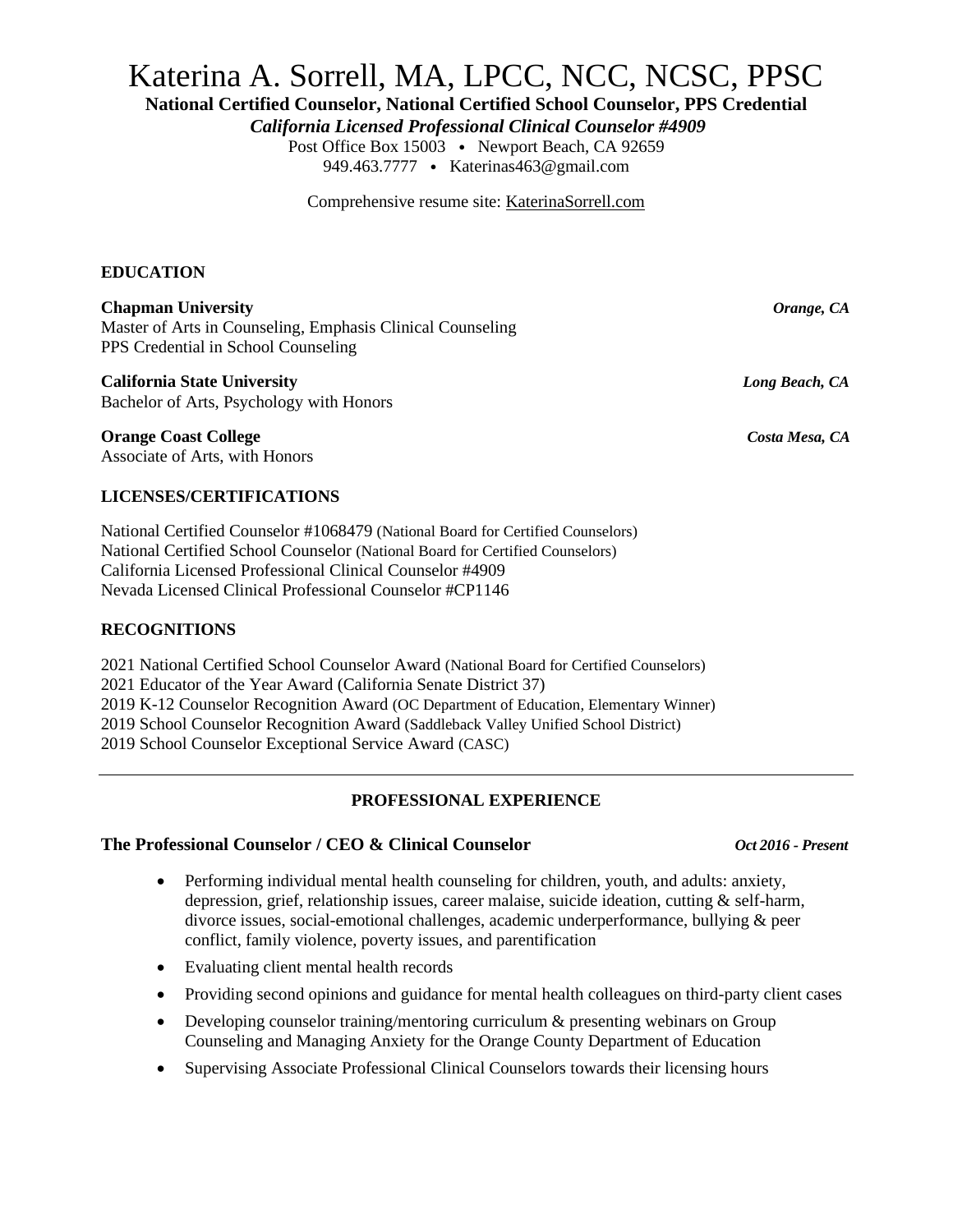### **Saddleback V. Unified School Dist. / Bilingual Mental Wellness Counselor (8 Schools)** *Aug 2021 - Pres*

- Performing individual student mental health and crisis counseling: anxiety, depression, suicide ideation, cutting & self-harm, divorce issues, low academic achievement, bullying, family violence, poverty issues, parentification and peer conflict
- Holding consultations with parents/caregivers on interventions to improve student academic achievement and social functioning
- Collaborating with 8 school Principals, plus school and District personnel on individualized student intervention strategies
- Co-authoring a successful \$5,000 grant proposal for a Wellness Garden at San Joaquin Elementary, organizing volunteers, budgeting, involving teachers & administrators
- Running a weekly bilingual (English/Spanish) group counseling program for recent immigrants
- Developing & running a monthly stress management program for 15 school principals
- Evaluating student records, interviewing students, and using assessment data to develop plans to improve students' academic achievement

### **Saddleback V. Unified School District / Title 1 Counselor (5-7 Schools)** *Aug 2018 - June 2021*

- Performed individual student crisis counseling: anxiety, depression, suicide ideation, cutting  $\&$ self-harm, divorce issues, low academic achievement, bullying, family violence, poverty issues, parentification and peer conflict
- Held consultations with parents/caregivers on interventions to improve student academic achievement and social functioning
- Collaborated with 7 School Principals, plus school and District personnel on individualized student intervention strategies
- Recruited Medieval Times to provide actors for assemblies at 2 schools: Character Awards and Conflict Resolution
- Created and published videos on anxiety coping strategies for distance learners during the COVID-19 pandemic
- Developed & delivered a variety of classroom guidance sessions on subjects from Conflict Resolution to Friendship Skills, delivered both in person, as well as remotely during pandemic
- Scripted & directed SVUSD's Suicide Awareness/Prevention Month videos, 2 years
- Trained & supervised School Counselor Interns
- Served on the SVUSD Candidate Interview Panel for hiring elementary counselors
- Developed & implemented Multi-School Student Counseling Referral Protocol
- Designed & introduced new Standardized Student Counseling Referral form
- Designed & introduced new Student Counseling Permission form
- Promoted College Exploration with student participation incentives
- Evaluated student records, interviewed students, and used assessment data to develop plans to improve students' academic achievement
- Participated in SST, 504 and IEP meetings

### **Saddleback V. Unified School District / High School Counselor** *Nov 2017 - May 2018*

- Performed individual student crisis counseling: anxiety, depression, suicide ideation, cutting  $\&$ self-harm, divorce issues, low academic achievement, bullying, family violence, poverty issues, parentification and peer conflict
- Facilitated collaborative consultations with school personnel to improve students' academic achievement and social functioning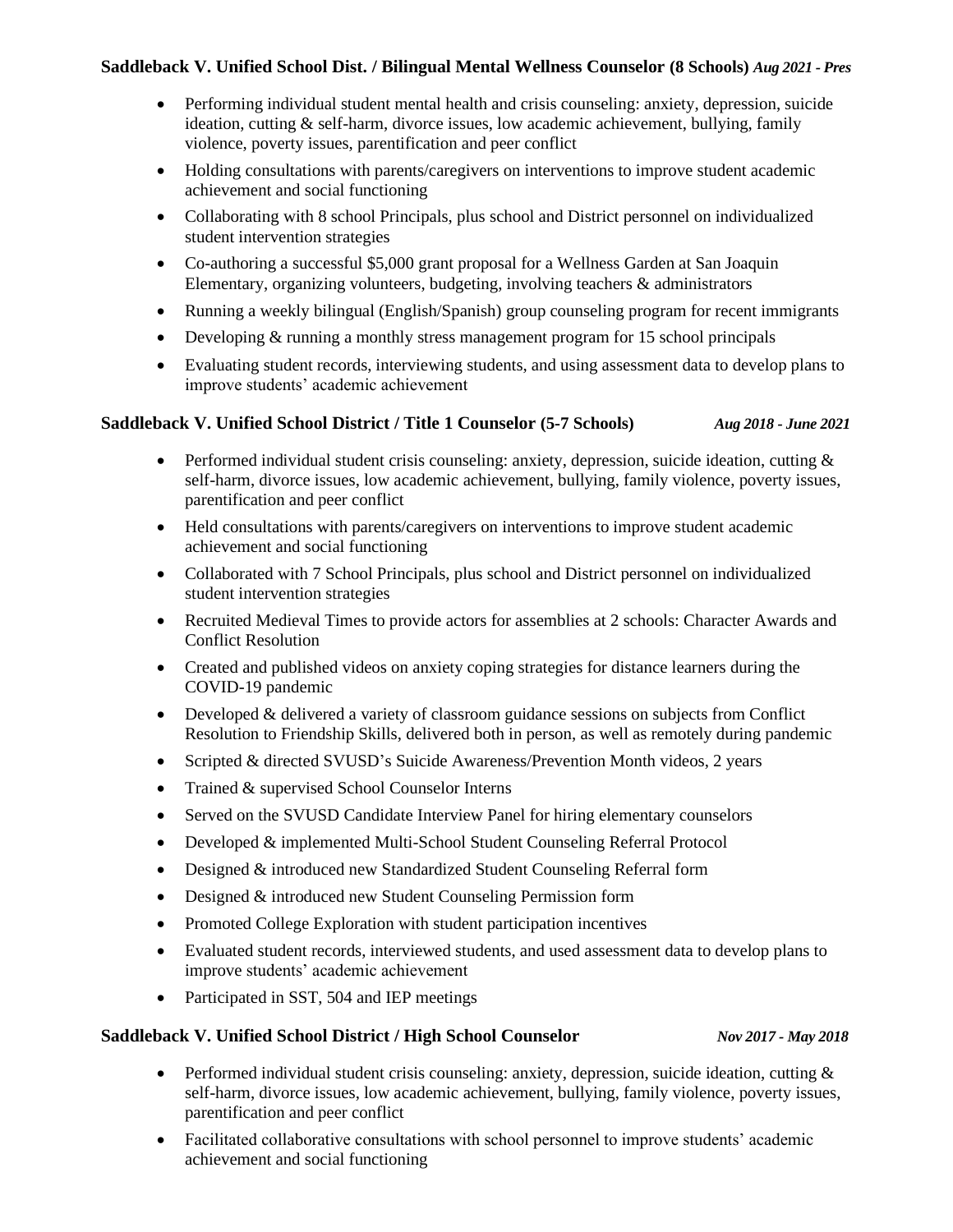- Interacted with parents/caregivers to administer interventions
- Instructed parents/caregivers on intervention reinforcement
- Wrote social/emotional group counseling curriculum called "Charger Empowerment" and supervised successful implementation of program
- Evaluated student records, interviewed students, and used assessment data to develop plans to improve students' academic achievement
- Trained & supervised School Counselor Intern
- Ran weekly teacher/parent meetings
- Interfaced with Police Department and Child Protective Services
- Coordinated 504 plans
- Created & delivered Parent Night College Information presentations
- Performed classroom guidance for college preparation
- Wrote letters of recommendation for college admission

### **Fullerton School District / Title 1 Middle School Counselor** *Oct 2015 - May 2017*

- Performed individual student crisis counseling: anxiety, depression, suicide ideation, cutting & self-harm, divorce issues, low academic achievement, bullying, family violence, poverty issues, parentification and peer conflict
- Wrote curriculum and implemented effective, data-driven group counseling programs: 1) "Girls ROCK" for at-risk girls / 2) "BOLD" for students with anxiety
- Created & executed monthly Character Excellence Awards Assemblies w/Olympic Gold Medalist, Military Veterans, Authors, Magician, Motivational Speakers & others
- Planned & executed Positive Body Image/Self Concept assembly (partner: Imagine Foundation)
- Planned & executed end-of-year "Mega Awards" ceremony (partner: Medieval Times)
- Wrote event Press Releases, garnering local media coverage
- Ran weekly teacher/parent meetings
- Coordinated and administered interventions with students & parents/caregivers
- Evaluated student records, interviewed students, then used assessment data to develop plans to improve students' academic achievement
- Participated in collaborative consultations with school personnel to improve students' academic achievement & social functioning
- Interfaced regularly with Police Department and Child Protective Services
- Coordinated & supervised Career Day Field Trip to Buena Park High School
- Wrote & administered School Climate Surveys for students and teachers
- Coordinated with PBIS Specialist to deliver first-ever PBIS implementation w/teachers
- Developed and maintained school counseling website
- Managed all official school counseling social media accounts: YouTube, Twitter, Instagram

### *Clinical Experience:*

### **Didi Hirsch Mental Health Services / National Suicide Hotline Counselor** *Mar 2017 - Mar 2018*

- Performed Crisis-Level Suicide/Self Harm Assessments
- Performed Suicide/Self Harm Prevention Counseling & Psychoeducation

### *Clinical Experience:*

**Child Guidance Center, Inc. / Family Mental Health Services Counselor** *June 2016 - Jan 2017*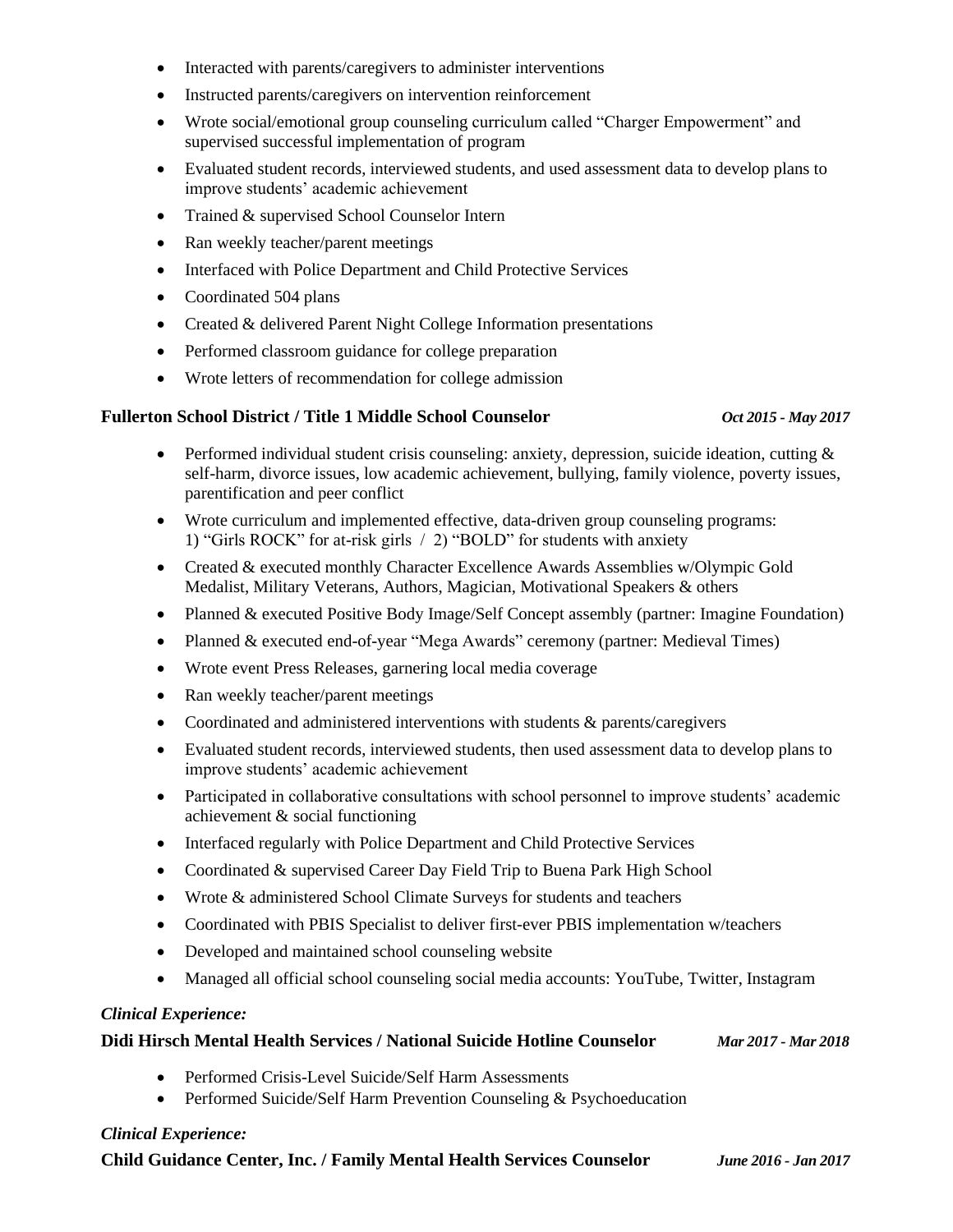- Performed assessment & diagnosis, created treatment plans, and provided individual psychotherapy & group counseling for adolescents & children. Specializations:
	- o Stress Management
	- o Anxiety/Panic Attacks
	- o Academic Underachievement
	- o Self-Injury

# **Fullerton School District / Title 1 Mental Health Therapist Intern** *Aug 2015 - Oct 2015*

- Performed individual student counseling & group counseling
- Developed & delivered a variety of classroom guidance sessions on subjects from bullying to tattling to student success skills
- Evaluated student records, interviewed students, and used assessment data to develop plans to improve students' academic achievement.
- Participated in collaborative consultations with school personnel and interacted with parents/caregivers to administer interventions to improve students' academic achievement and social functioning.

# **Insightful Matters / Professional Clinical Counselor Intern** *Aug 2015 - April 2016*

- Provided psychotherapy services for clientele including adults, adolescents & children in individual & group counseling settings. Specializations:
	- o Stress Management

o Anxiety/Panic Attacks

- o Academic Underachievement
- o Self-Injury

# **Whitman Psychology / Professional Clinical Counselor Intern** *May 2015 - July 2015*

- Provided psychotherapy services for clientele including adults, adolescents & children in individual & group counseling settings. Specializations:
	- o Stress Management o Anxiety/Panic Attacks o Academic Underachievement o Self-Injury o Grief & Loss o Depression o Suicide Ideation

# **Survey Research Management (SRM) / Field Assessor** *Jan 2015 - May 2015*

• Administered various assessment instruments such as the Woodcock Johnson, Clinical Evaluation of Language Fundamentals (CELF) & other cognitive tests to primary grade students in school districts throughout Orange County and LA County. Purpose: Help determine effectiveness of federally-funded Early Childhood Education programs

# **Costa Mesa High School / School Psychology Mental Health Intern** *Jan 2015 - Jan 2015*

• Engaged by CMHS to continue independent running of "Girls R.O.C.K." group intervention counseling program for 9-11<sup>th</sup> grade girls (see description below)

# **El Morro Elementary School / School Counseling Intern** *Jan 2013 - Jan 2015*

- Performed individual student crisis counseling
- Developed & delivered a variety of classroom guidance sessions on subjects from bullying to tattling to student success skills

- 
- 

o Grief & Loss o Depression o Suicide Ideation o Career Counseling

o Career Counseling

o Depression o Suicide Ideation

o Family Crisis

o Grief & Loss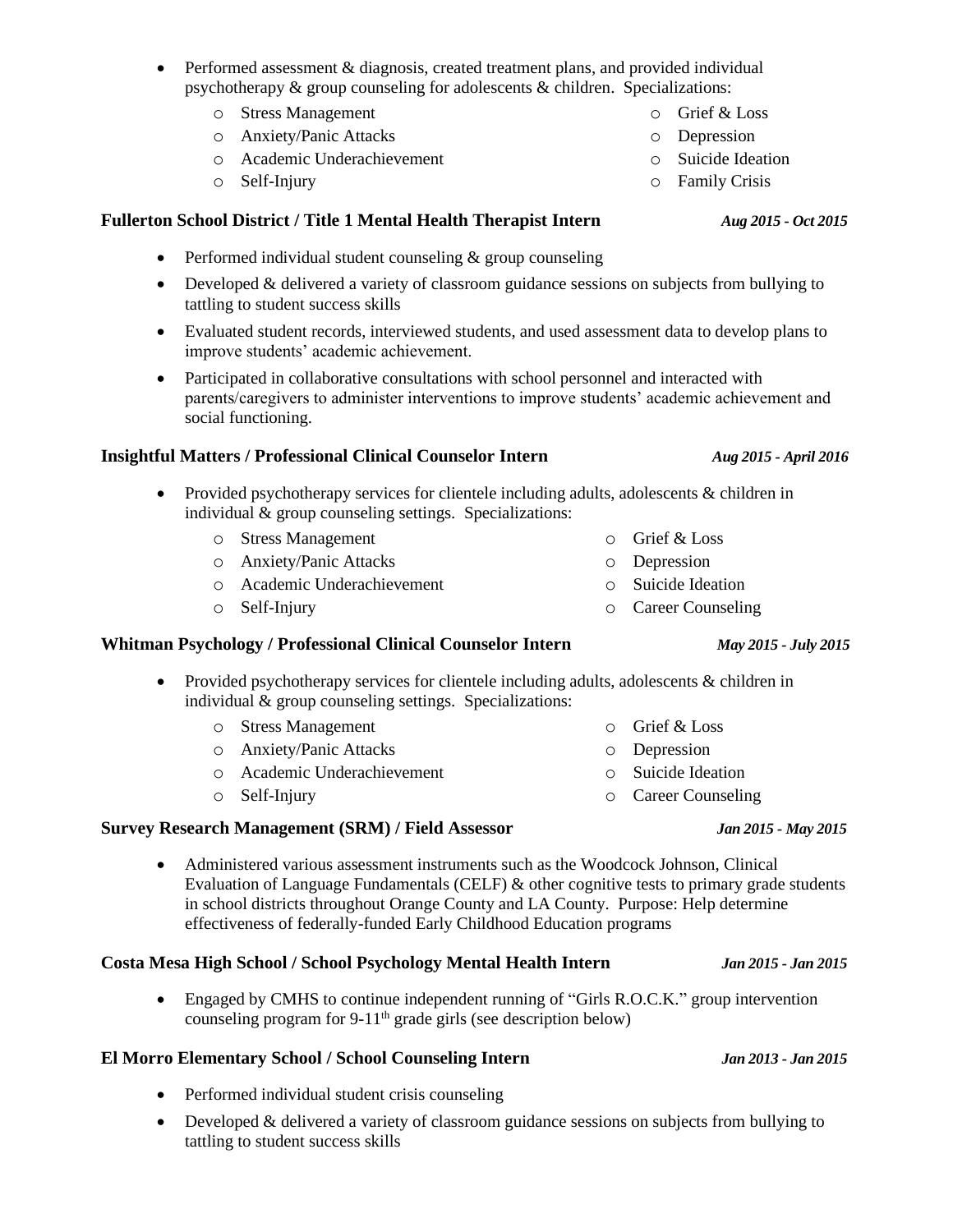- Evaluated student records, interviewed students, and used assessment data to develop plans to improve students' academic achievement
- Participated in collaborative consultations with school personnel and interacted with parents/caregivers to administer interventions to improve students' academic achievement and social functioning
- Participated in CAST, SST, 504 and IEP meetings

### **Costa Mesa High School / School Counseling Intern** *Jan 2013 - Dec 2014*

- Performed individual student crisis counseling
- Independently developed & implemented "Girls R.O.C.K." group intervention counseling program for 9-11<sup>th</sup> grade girls. Wrote & delivered ongoing curriculum including goal setting, self-esteem & study skills. Hosted guest speakers: Olympic athletes, authors. Data demonstrated strong academic improvement & statistically significant improvement in selfconcept, emotional stability & social engagement
- Coordinated multiple student assemblies: researched, recruited & contracted with speakers, did campus event promotion, planned event outcomes – all solo
- Evaluated student records, interviewed students, and used assessment data to develop plans to improve students' academic achievement
- Participated in collaborative consultations with school personnel and interacted with parents/caregivers to administer interventions to improve students' academic achievement and social functioning
- Achieved proficiency with Aeries Student Information System to monitor individual student academic achievement related to program outcomes
- Participated in SST, 504 and IEP meetings
- Participated in Newport-Mesa Unified School District meeting on vocational options for noncollege track students
- Maintained strict record-keeping procedures for State licensing requirements

### **PROFESSIONAL DEVELOPMENT**

### **2021 Conferences & Trainings – CE Units (29 Hours)**

- Orange County Department of Education Counselor Symposium (honoree)
- Cognitive Behavioral Intervention for Trauma in Schools (CBITS):
	- High School Middle School Elementary School
- Trish Hatch: Hatching Results Leadership Trng & Consultation for School Counselors Conference

### **2020 Trainings**

- A Practitioner's Guide to Telemental Health: How to Conduct Legal, Ethical, and Evidence-Based Telepractice
- Suicide Assessment Treatment & Management
- Supervision: A Guide for Mental Health Professionals
- Clinical Supervision: Legal, Ethical, and Risk Management Issues
- HIV/AIDS: A Comprehensive Review

### **2019 Conferences & Trainings**

- OCDE / Trish Hatch: Hatching Results School Counselor Training
- Orange County Department of Education Counselor Symposium (speaker & honoree)

### **2018 Conferences & Trainings**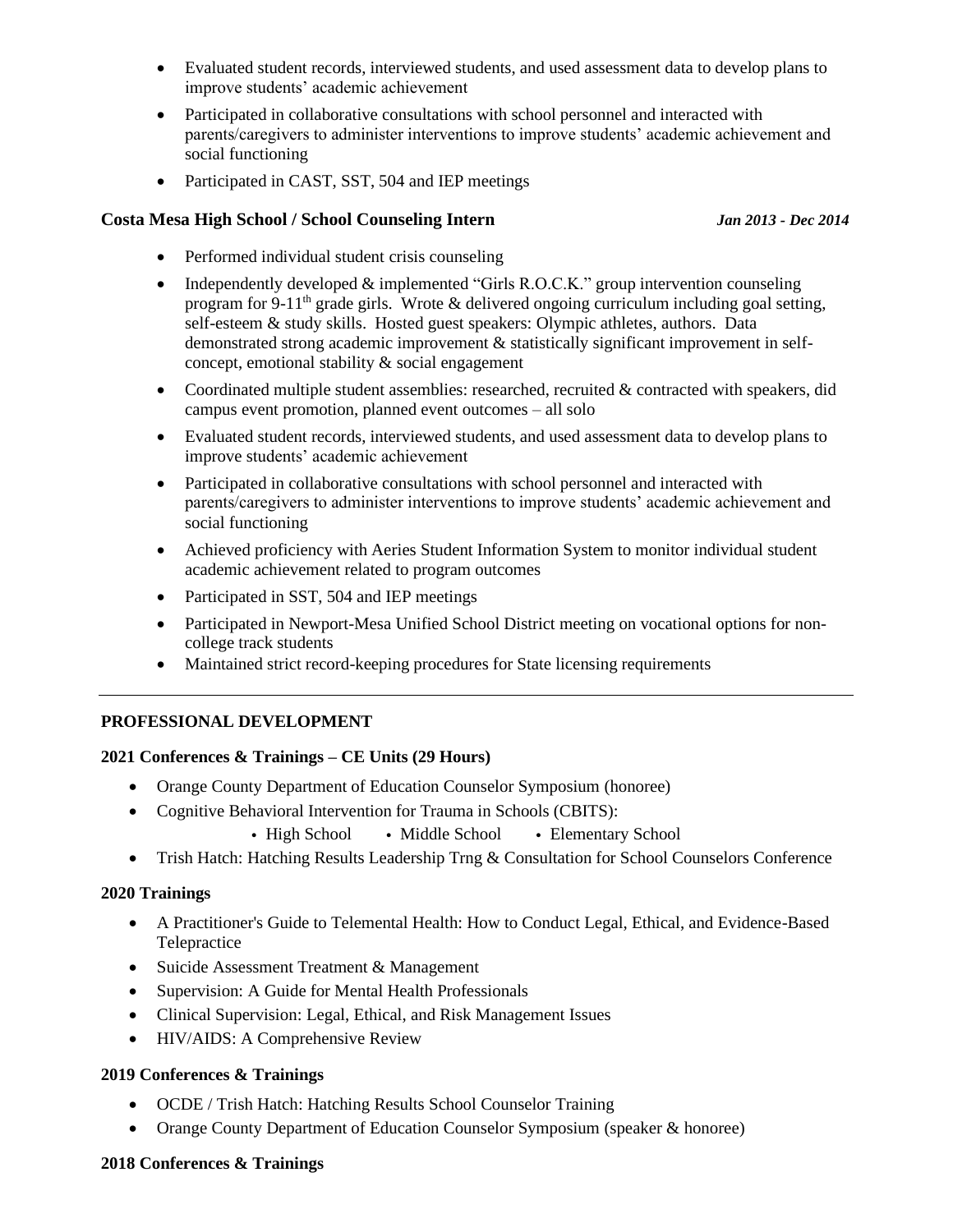• Orange County Department of Education Counselor Symposium

### **2017 Trainings**

• Didi Hirsch Mental Health Services "Applied Suicide Intervention Skills Training" (ASIST cert.)

### **2016 Trainings**

- Orange County Department of Education: "PBIS Coach Training Series"
- Orange County Department of Education: "Peer Assistance & Leadership Certified Secondary Advisor Training" (PAL certification)
- FEMA: "PrePare Crisis Intervention Emergency Coordinator Training"

### **2015 Conferences & Trainings**

- CALPCC 2015 Spring Conference in San Diego, CA, attended various seminars and workshops relating to mental health, distant counseling, legal and ethical best practices with Marlene Maheu
- Adele Diamond, PhD, FRSC Professor of Developmental Cognitive Neuroscience*...."Helping Children Move Beyond Challenges with Executive Function"*..OCDE Conference - January 2015
- Orange County Department of Education "*Eliminating Barriers to Learning through Early Identification of Student Mental Health Issues".* January 2015

### **2013 Conferences**

• Western Association for College Admissions Counseling Conference, attended seminars & workshops relating to academic advising for advancement to colleges & universities

### **PUBLICATION: American Psychological Association, 2005, Washington D.C.**

• *Amount of Daily Walking Predicts Energy, Mood, Personality, and Health* California State University, Long Beach – Robert E. Thayer, Lisa Biakanja, Priscilla O'Hanian, Katerina A.T. Sorrell, Anna Balasanian, Amber S. Clemens, Jennifer O. Fasi

# **PROFESSIONAL PRESENTATIONS**

- *Navigating the LPCC Licensing Process* Chapman University, 2017 (22 participants)
- *"Save a Life Now" Suicide Prevention Training for Adult Continuation Students* Corona-Norco Unified School District, 2017 (40 participants)
- *Mental Wellness & Anxiety: Removing Barriers to Academic Excellence* 2019 Orange County Counselor Symposium, Breakout Session (200 participants)
- *LPCC Supervision & Licensing Success* Chapman University, 2020 (19 participants)
- *Dealing with Disruptive Behavior* City of Newport Beach Dept of Recreation, 2021 (18 participants)
- *New Counselor Training/Mentoring Presentation* Orange County Department of Education, 2021 (30 participants)
- *The Power of Group Counseling* Orange County Department of Education, 2021 (130 participants)
- *Anxiety Coping Strategies* Orange County Department of Education (curriculum created, sched. April 2022)

### **AWARDS & RECOGNITIONS (COMPREHENSIVE)**

• 2021 National Certified School Counselor Award & Cash Grant (NBCC)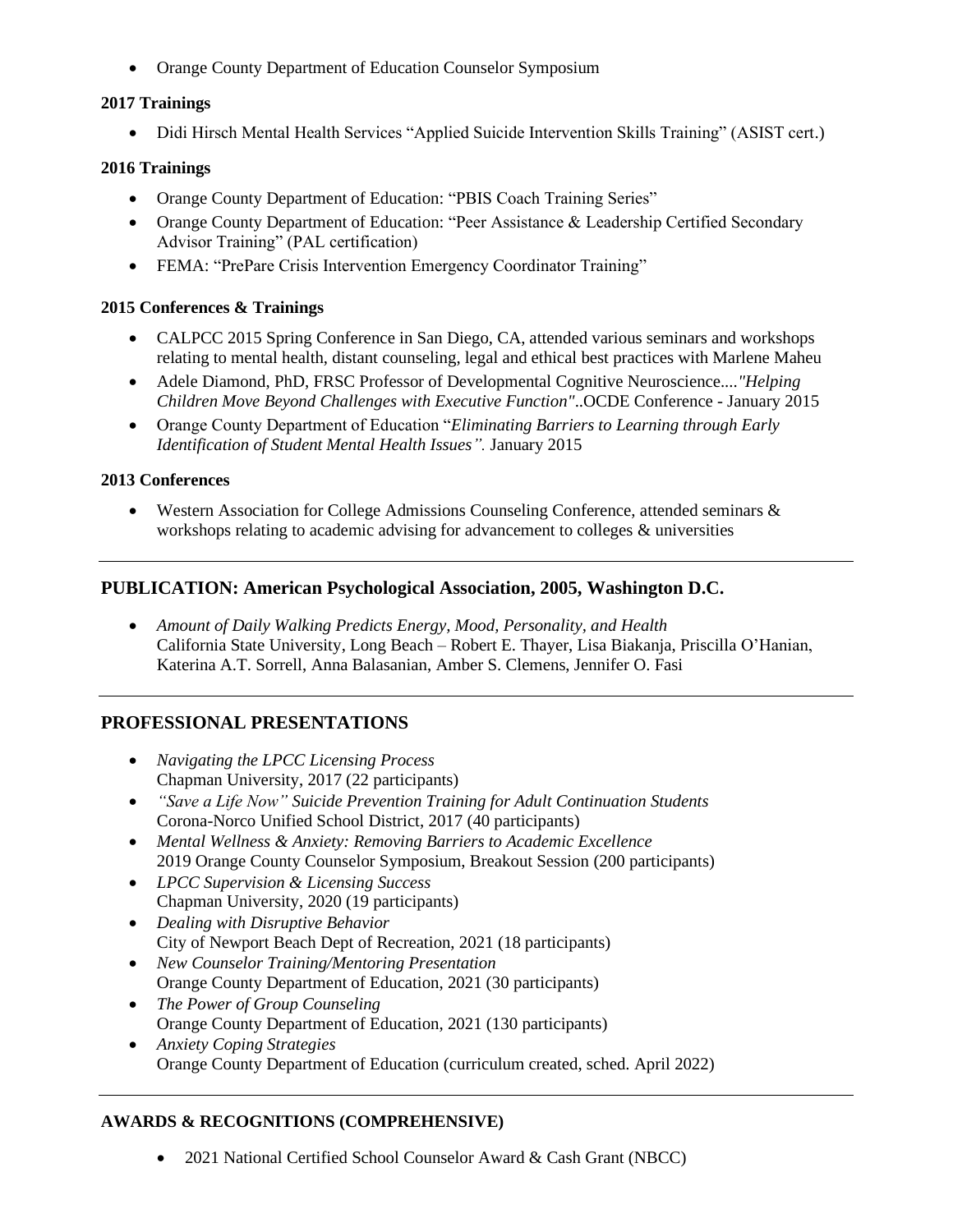- 2021 Educator of the Year Award (California Senate District 37)
- 2019 Orange County Department of Education Elementary School Counselor Recognition Award ("Counselor of the Year")
- 2019 School Counselor Recognition Award (Saddleback Valley USD)
- 2019 School Counselor Exceptional Service Award (CASC)
- M.A. Academic Scholarship, Chapman University
- Inducted into PSI CHI/National Honor Society of Psychology, CSU Long Beach
- Honors at Graduation, Orange Coast College
- Phi Alpha Mu Honor Society, Orange Coast College
- Golden Key International Honor Society, Orange Coast College
- "Dedicated Parent" Scholarship, Orange Coast College
- "Pirate's Treasure" Scholarship, Orange Coast College
- "Day Care Provider of the Year" Award, Orange County Association for the Education of Young Children / National Association for the Education of Young Children

### **LICENSES, CREDENTIALS, CERTIFICATIONS, SKILLS & PROFICIENCIES**

- California Licensed Professional Clinical Counselor #4909
- Nevada Licensed Clinical Professional Counselor #CP1146
- National Certified Counselor #1068479
- National Certified School Counselor
- California PPS Credential
- Certification: CA BBS Clinical Licensing Supervisor
- Certification: FEMA Emergency Management
- Certification: CPR & First Aid
- Certification: PrePare Crisis Intervention
- Certification: ASIST (Applied Suicide Intervention Skills Training)
- MTSS & ASCA Training
- Certification: PBIS Coach
- Proficient: Restoratives Practices Implementation
- Proficient: Solution Focused Brief Therapy
- Proficient: Cognitive Behavioral Therapy
- Bilingual: Fluent Spanish
- Software: Microsoft Word, Excel, PowerPoint
- Proficient: IBM PC & Apple Macintosh
- Proficient: Online Research
- Fingerprinted/cleared through CA Department of Justice Child Abuse Index
- Licensed Family Day Care Provider, State of California (inactive)

### **PROFESSIONAL AFFILIATIONS**

| • California Licensed Professional Clinical Counselors (CALPCC) | Member        |
|-----------------------------------------------------------------|---------------|
| • National Board of Certified Counselors (NBCC)                 | Member        |
| • California Association of School Counselors (CASC)            | Member        |
| • American School Counselor Association (ASCA)                  | <b>Member</b> |